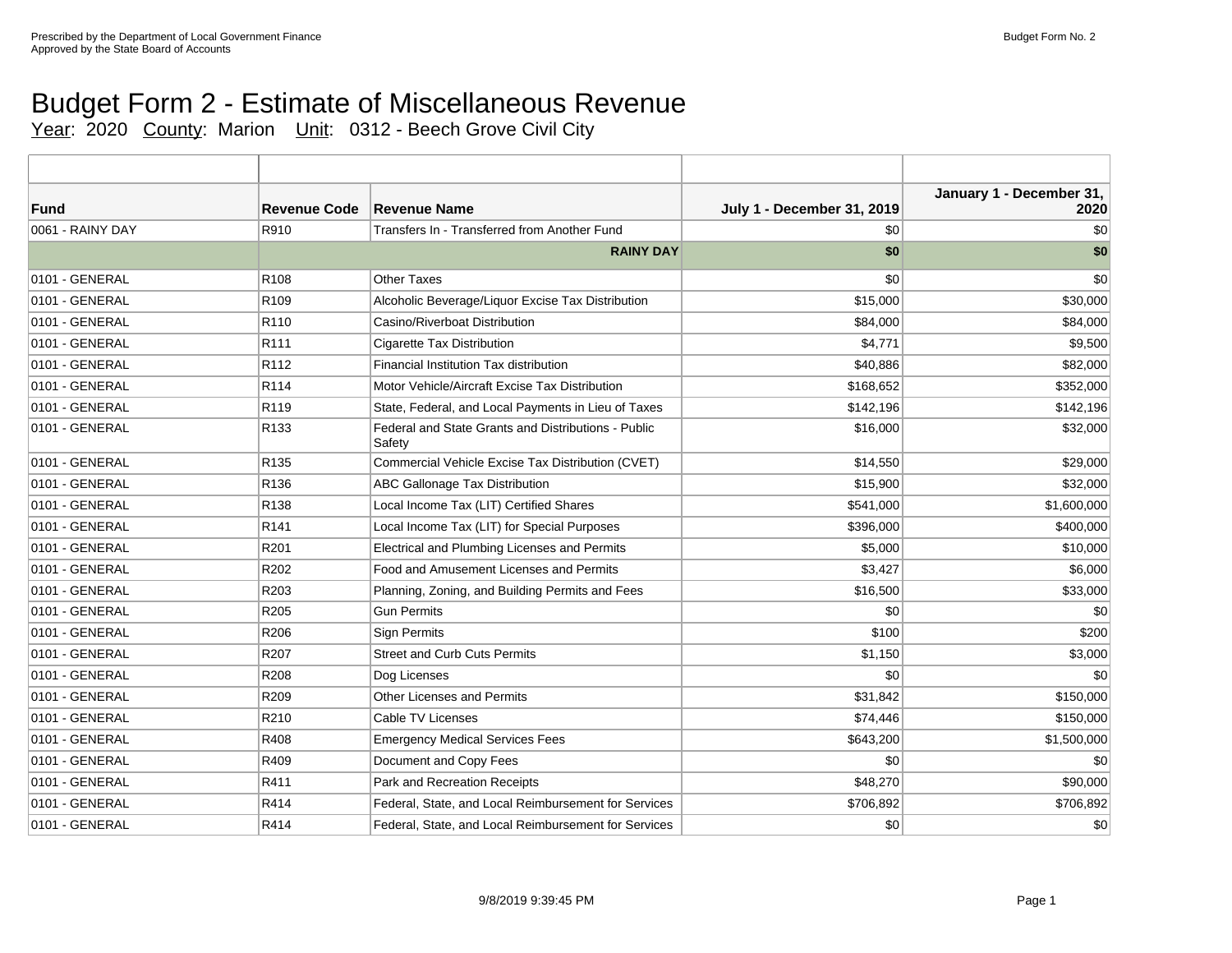| <b>Fund</b>           | <b>Revenue Code</b> | <b>Revenue Name</b>                                             | <b>July 1 - December 31, 2019</b> | January 1 - December 31,<br>2020 |
|-----------------------|---------------------|-----------------------------------------------------------------|-----------------------------------|----------------------------------|
| 0101 - GENERAL        | R423                | Other Charges for Services, Sales, and Fees                     | \$5,000                           | \$10,000                         |
| 0101 - GENERAL        | R425                | <b>Police Protection Contracts and Service Fees</b>             | \$21,000                          | \$42,000                         |
| 0101 - GENERAL        | R502                | <b>Court Costs and Fees</b>                                     | \$69,696                          | \$150,000                        |
| 0101 - GENERAL        | R <sub>503</sub>    | <b>Other Fines and Forfeitures</b>                              | \$0                               | \$0                              |
| 0101 - GENERAL        | R505                | Other Court and Clerk Receipts                                  | \$0                               | \$0                              |
| 0101 - GENERAL        | R901                | Sale of Investments                                             | \$0                               | \$0                              |
| 0101 - GENERAL        | R902                | Earnings on Investments and Deposits                            | \$0                               | \$0                              |
| 0101 - GENERAL        | R903                | Proceeds from Tax Anticipation Warrants                         | \$0                               | \$0                              |
| 0101 - GENERAL        | R904                | Proceeds from Borrowing other than Tax Anticipation<br>Warrants | \$0                               | \$0                              |
| 0101 - GENERAL        | R905                | Sale of Capital Assets                                          | \$22,576                          | \$25,000                         |
| 0101 - GENERAL        | R906                | Refunds and Reimbursements                                      | \$15,000                          | \$30,000                         |
| 0101 - GENERAL        | R908                | Donations, Gifts, and Bequests                                  | \$0                               | \$0                              |
| 0101 - GENERAL        | R909                | Payroll Fund and Clearing Account Receipts                      | \$0                               | \$0                              |
| 0101 - GENERAL        | R910                | Transfers In - Transferred from Another Fund                    | \$253,000                         | \$200,000                        |
| 0101 - GENERAL        | R913                | <b>Other Receipts</b>                                           | \$0                               | \$0                              |
|                       |                     | <b>GENERAL</b>                                                  | \$3,356,054                       | \$5,898,788                      |
| 0180 - DEBT SERVICE   | R <sub>112</sub>    | Financial Institution Tax distribution                          | \$1,300                           | \$2,600                          |
| 0180 - DEBT SERVICE   | R114                | Motor Vehicle/Aircraft Excise Tax Distribution                  | \$5,200                           | \$10,400                         |
| 0180 - DEBT SERVICE   | R <sub>135</sub>    | Commercial Vehicle Excise Tax Distribution (CVET)               | \$500                             | \$1,000                          |
| 0180 - DEBT SERVICE   | R <sub>138</sub>    | Local Income Tax (LIT) Certified Shares                         | \$0                               | \$0                              |
|                       |                     | <b>DEBT SERVICE</b>                                             | \$7,000                           | \$14,000                         |
| 0341 - FIRE PENSION   | R <sub>112</sub>    | Financial Institution Tax distribution                          | \$400                             | \$800                            |
| 0341 - FIRE PENSION   | R <sub>114</sub>    | Motor Vehicle/Aircraft Excise Tax Distribution                  | \$1,300                           | \$2,600                          |
| 0341 - FIRE PENSION   | R <sub>133</sub>    | Federal and State Grants and Distributions - Public<br>Safety   | \$160,463                         | \$340,000                        |
| 0341 - FIRE PENSION   | R <sub>135</sub>    | Commercial Vehicle Excise Tax Distribution (CVET)               | \$125                             | \$250                            |
| 0341 - FIRE PENSION   | R907                | <b>Benefit Plan Contributions</b>                               | \$0                               | \$0                              |
|                       |                     | <b>FIRE PENSION</b>                                             | \$162,288                         | \$343,650                        |
| 0342 - POLICE PENSION | R <sub>112</sub>    | Financial Institution Tax distribution                          | \$470                             | \$950                            |
| 0342 - POLICE PENSION | R <sub>114</sub>    | Motor Vehicle/Aircraft Excise Tax Distribution                  | \$1,939                           | \$3,900                          |
| 0342 - POLICE PENSION | R <sub>133</sub>    | Federal and State Grants and Distributions - Public<br>Safety   | \$308,610                         | \$630,000                        |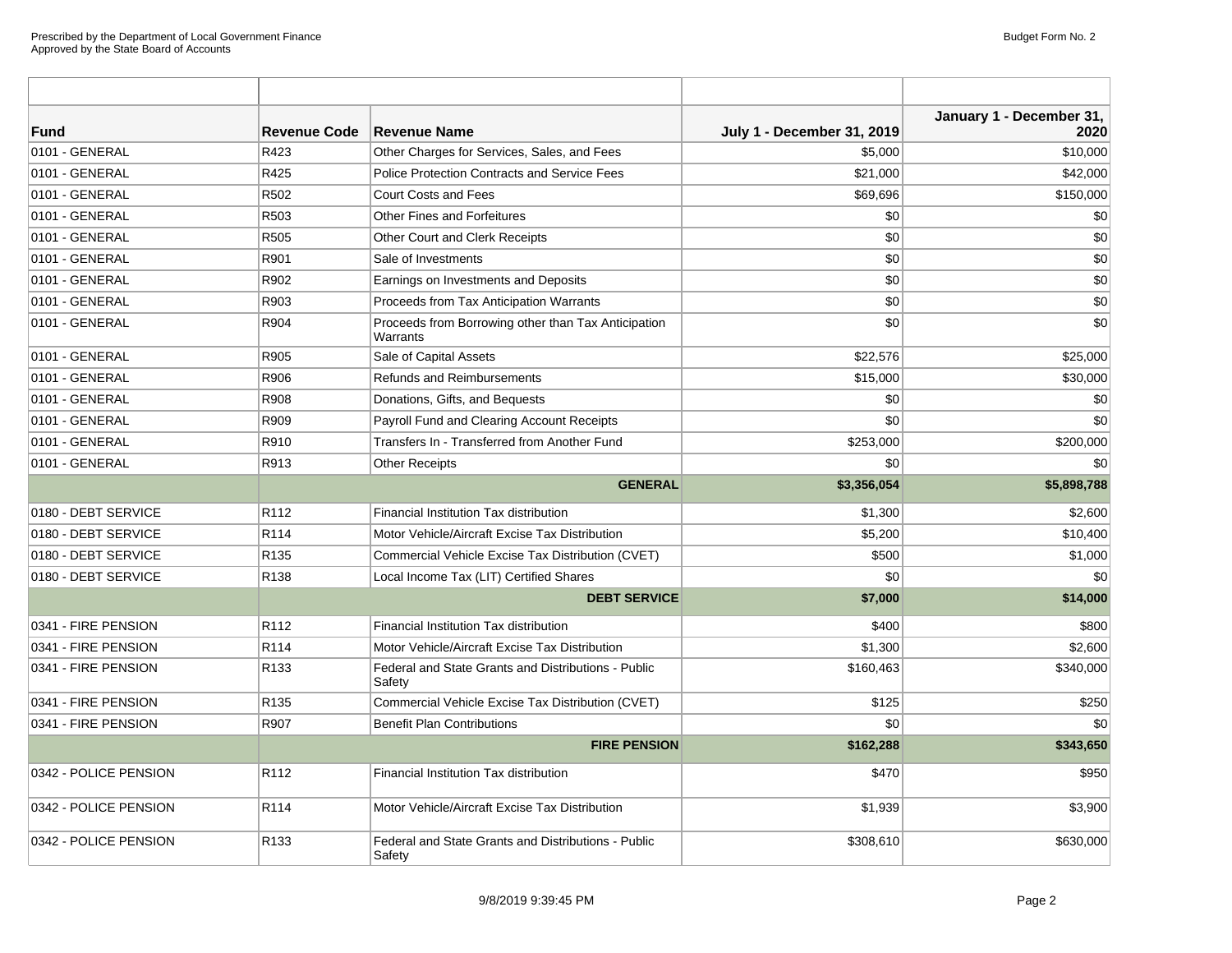| <b>Fund</b>                  | <b>Revenue Code</b> | <b>Revenue Name</b>                                                  | <b>July 1 - December 31, 2019</b> | January 1 - December 31,<br>2020 |
|------------------------------|---------------------|----------------------------------------------------------------------|-----------------------------------|----------------------------------|
| 0342 - POLICE PENSION        | R <sub>135</sub>    | Commercial Vehicle Excise Tax Distribution (CVET)                    | \$167                             | \$335                            |
| 0342 - POLICE PENSION        | R907                | <b>Benefit Plan Contributions</b>                                    | \$0                               | \$0                              |
| 0342 - POLICE PENSION        | R912                | Interfund Loans - Repayment from Another Fund                        | \$0                               | \$0                              |
|                              |                     | <b>POLICE PENSION</b>                                                | \$311,186                         | \$635,185                        |
| 0706 - LOCAL ROAD & STREET   | R <sub>113</sub>    | <b>Local Road and Street Distribution</b>                            | \$170,000                         | \$320,000                        |
| 0706 - LOCAL ROAD & STREET   | R138                | Local Income Tax (LIT) Certified Shares                              | \$130,000                         | \$275,000                        |
|                              |                     | <b>LOCAL ROAD &amp; STREET</b>                                       | \$300,000                         | \$595,000                        |
| 0708 - MOTOR VEHICLE HIGHWAY | R <sub>108</sub>    | <b>Other Taxes</b>                                                   | \$0                               | \$0                              |
| 0708 - MOTOR VEHICLE HIGHWAY | R <sub>114</sub>    | Motor Vehicle/Aircraft Excise Tax Distribution                       | \$0                               | \$0                              |
| 0708 - MOTOR VEHICLE HIGHWAY | R116                | Motor Vehicle Highway Distribution                                   | \$290,000                         | \$701,000                        |
| 0708 - MOTOR VEHICLE HIGHWAY | R <sub>129</sub>    | Federal and State Grants and Distributions - Highways<br>and Streets | \$0                               | \$0                              |
| 0708 - MOTOR VEHICLE HIGHWAY | R <sub>137</sub>    | Wheel Tax/Surtax Distribution                                        | \$134,000                         | \$260,000                        |
| 0708 - MOTOR VEHICLE HIGHWAY | R <sub>138</sub>    | Local Income Tax (LIT) Certified Shares                              | \$350,000                         | \$662,000                        |
| 0708 - MOTOR VEHICLE HIGHWAY | R406                | Street Maintenance and Other Transportation Fees                     | \$0                               | \$0                              |
| 0708 - MOTOR VEHICLE HIGHWAY | R910                | Transfers In - Transferred from Another Fund                         | \$0                               | \$0                              |
| 0708 - MOTOR VEHICLE HIGHWAY | R912                | Interfund Loans - Repayment from Another Fund                        | \$0                               | \$0                              |
|                              |                     | <b>MOTOR VEHICLE HIGHWAY</b>                                         | \$774,000                         | \$1,623,000                      |
| 1151 - CONTINUING EDUCATION  | R205                | <b>Gun Permits</b>                                                   | \$5,000                           | \$10,000                         |
| 1151 - CONTINUING EDUCATION  | R423                | Other Charges for Services, Sales, and Fees                          | \$10,000                          | \$20,000                         |
| 1151 - CONTINUING EDUCATION  | R505                | Other Court and Clerk Receipts                                       | \$10,000                          | \$20,000                         |
| 1151 - CONTINUING EDUCATION  | R913                | <b>Other Receipts</b>                                                | \$0                               | \$0                              |
|                              |                     | <b>CONTINUING EDUCATION</b>                                          | \$25,000                          | \$50,000                         |